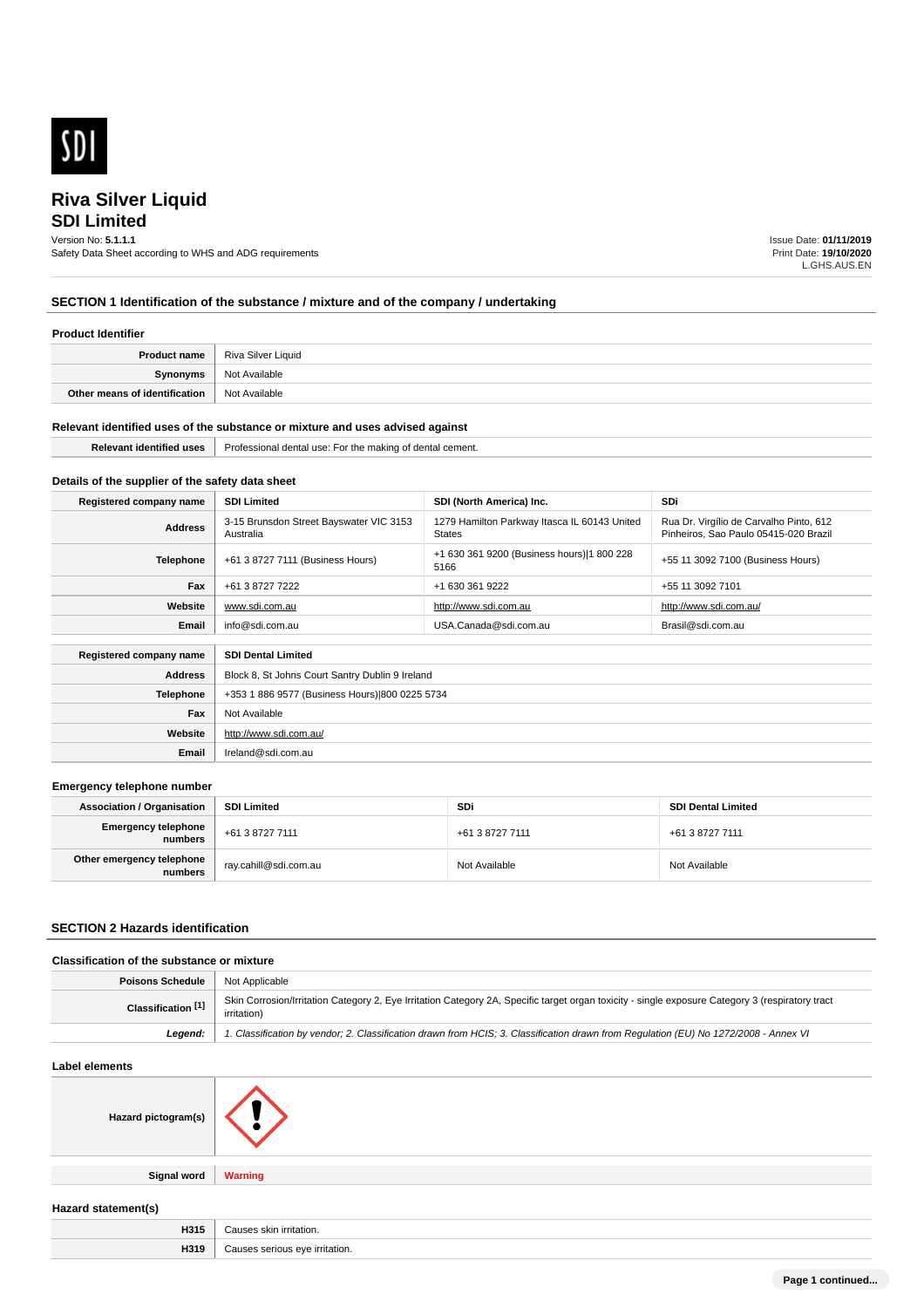**H335** May cause respiratory irritation.

#### **Precautionary statement(s) Prevention**

| P <sub>271</sub> | Use only outdoors or in a well-ventilated area.                            |
|------------------|----------------------------------------------------------------------------|
| P261             | Avoid breathing mist/vapours/spray.                                        |
| P280             | Wear protective gloves/protective clothing/eye protection/face protection. |

## **Precautionary statement(s) Response**

| P321           | Specific treatment (see advice on this label).                                                                                   |
|----------------|----------------------------------------------------------------------------------------------------------------------------------|
| P362           | Take off contaminated clothing and wash before reuse.                                                                            |
| P305+P351+P338 | IF IN EYES: Rinse cautiously with water for several minutes. Remove contact lenses, if present and easy to do. Continue rinsing. |
| P312           | Call a POISON CENTER or doctor/physician if you feel unwell.                                                                     |
| P337+P313      | If eye irritation persists: Get medical advice/attention.                                                                        |
| P302+P352      | IF ON SKIN: Wash with plenty of water.                                                                                           |
| P304+P340      | IF INHALED: Remove victim to fresh air and keep at rest in a position comfortable for breathing.                                 |
| P332+P313      | If skin irritation occurs: Get medical advice/attention.                                                                         |

#### **Precautionary statement(s) Storage**

|                                                                                                           | DANA |  |
|-----------------------------------------------------------------------------------------------------------|------|--|
| <b>DA03+D233</b><br>$_{7}$ tore<br>. Keep container tightly closed.<br>a well-ventilated place.<br>uldus. |      |  |

#### **Precautionary statement(s) Disposal**

**P501** Dispose of contents/container to authorised hazardous or special waste collection point in accordance with any local regulation.

## **SECTION 3 Composition / information on ingredients**

#### **Substances**

See section below for composition of Mixtures

#### **Mixtures**

| <b>CAS No</b> | %[weight] | Name                     |
|---------------|-----------|--------------------------|
| 9003-01-4     | 30<br>- - | acrylic acid homopolymer |
| 87-69-4       | 10        | tartaric acid            |

# **SECTION 4 First aid measures Description of first aid measures**

| <b>Eye Contact</b>  | If this product comes in contact with the eyes:<br>Immediately hold eyelids apart and flush the eye continuously with running water.<br>Ensure complete irrigation of the eye by keeping eyelids apart and away from eye and moving the eyelids by occasionally lifting the upper<br>and lower lids.<br>► Continue flushing until advised to stop by the Poisons Information Centre or a doctor, or for at least 15 minutes.<br>Transport to hospital or doctor without delay.<br>Removal of contact lenses after an eye injury should only be undertaken by skilled personnel. |
|---------------------|---------------------------------------------------------------------------------------------------------------------------------------------------------------------------------------------------------------------------------------------------------------------------------------------------------------------------------------------------------------------------------------------------------------------------------------------------------------------------------------------------------------------------------------------------------------------------------|
| <b>Skin Contact</b> | If skin contact occurs:<br>Immediately remove all contaminated clothing, including footwear.<br>Flush skin and hair with running water (and soap if available).<br>▶ Seek medical attention in event of irritation.                                                                                                                                                                                                                                                                                                                                                             |
| Inhalation          | If fumes or combustion products are inhaled remove from contaminated area.<br>Seek medical attention.                                                                                                                                                                                                                                                                                                                                                                                                                                                                           |
| Ingestion           | Immediately give a glass of water.<br>First aid is not generally required. If in doubt, contact a Poisons Information Centre or a doctor.<br>Seek medical attention.<br>Rinse mouth with water.                                                                                                                                                                                                                                                                                                                                                                                 |

#### **Indication of any immediate medical attention and special treatment needed**

Treat symptomatically.

#### **SECTION 5 Firefighting measures**

## **Extinguishing media**

Foam is generally ineffective.

## **Special hazards arising from the substrate or mixture**

**Fire Incompatibility** None known.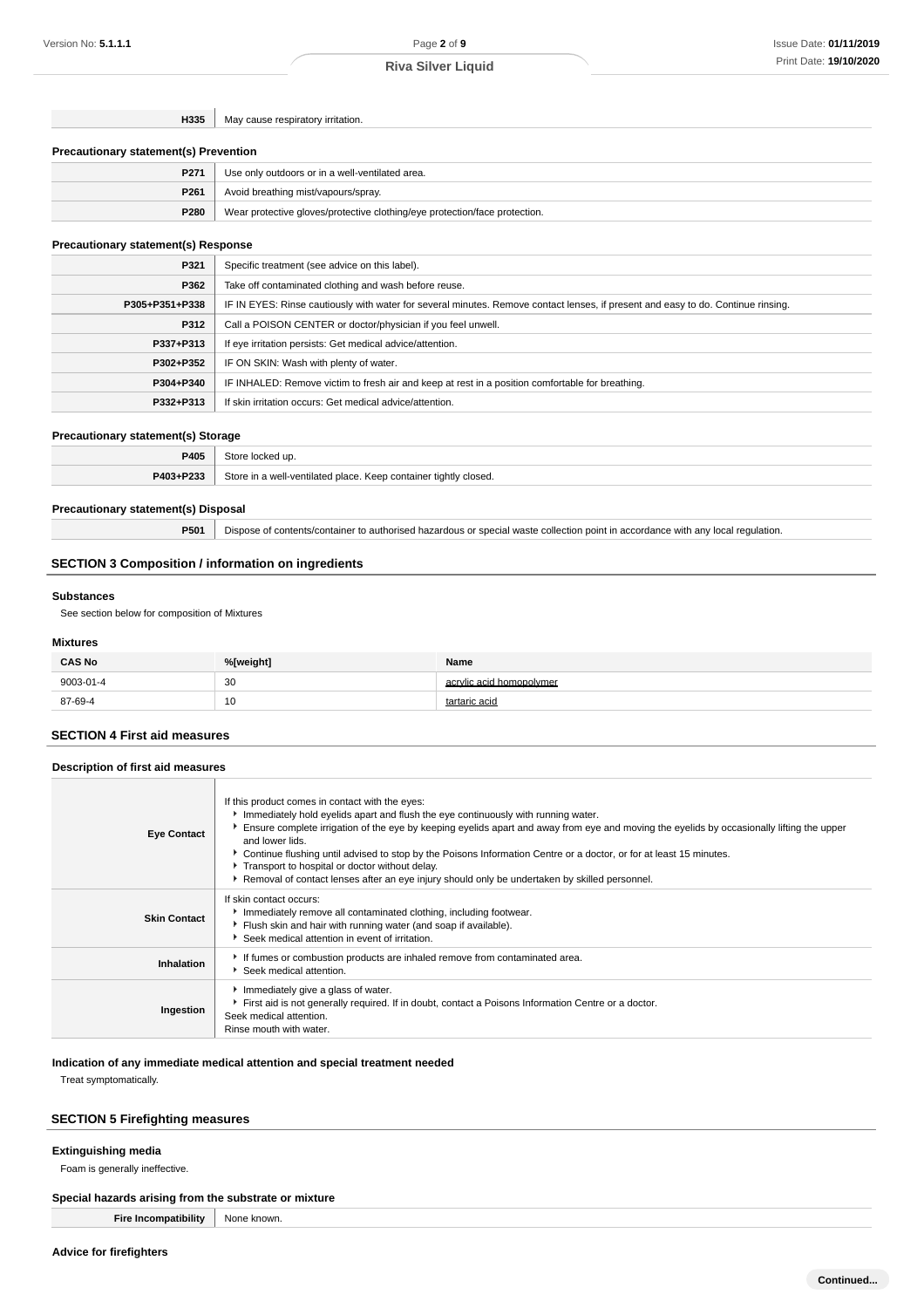| <b>Fire Fighting</b>         | Alert Fire Brigade and tell them location and nature of hazard.<br>▶ Wear full body protective clothing with breathing apparatus.<br>▶ Prevent, by any means available, spillage from entering drains or water course.<br>▶ Use water delivered as a fine spray to control fire and cool adjacent area.<br>Avoid spraying water onto liquid pools.<br>DO NOT approach containers suspected to be hot.<br>Cool fire exposed containers with water spray from a protected location.<br>If safe to do so, remove containers from path of fire. |
|------------------------------|---------------------------------------------------------------------------------------------------------------------------------------------------------------------------------------------------------------------------------------------------------------------------------------------------------------------------------------------------------------------------------------------------------------------------------------------------------------------------------------------------------------------------------------------|
| <b>Fire/Explosion Hazard</b> | Combustible.<br>Slight fire hazard when exposed to heat or flame.<br>Heating may cause expansion or decomposition leading to violent rupture of containers.<br>• On combustion, may emit toxic fumes of carbon monoxide (CO).<br>May emit acrid smoke.<br>Mists containing combustible materials may be explosive.<br>Combustion products include:<br>carbon dioxide (CO2)<br>other pyrolysis products typical of burning organic material.<br>May emit poisonous fumes.<br>May emit corrosive fumes.                                       |
| <b>HAZCHEM</b>               | Not Applicable                                                                                                                                                                                                                                                                                                                                                                                                                                                                                                                              |

#### **SECTION 6 Accidental release measures**

## **Personal precautions, protective equipment and emergency procedures**

See section 8

#### **Environmental precautions**

See section 12

## **Methods and material for containment and cleaning up**

| <b>Minor Spills</b> | Remove all ignition sources.<br>Clean up all spills immediately.<br>Avoid breathing vapours and contact with skin and eyes.<br>▶ Control personal contact with the substance, by using protective equipment.<br>Contain and absorb spill with sand, earth, inert material or vermiculite.<br>▶ Wipe up.<br>• Place in a suitable, labelled container for waste disposal.                                                                                                                                                                                                                                                                                                                                                                                                  |
|---------------------|---------------------------------------------------------------------------------------------------------------------------------------------------------------------------------------------------------------------------------------------------------------------------------------------------------------------------------------------------------------------------------------------------------------------------------------------------------------------------------------------------------------------------------------------------------------------------------------------------------------------------------------------------------------------------------------------------------------------------------------------------------------------------|
| <b>Major Spills</b> | Moderate hazard.<br>Clear area of personnel and move upwind.<br>Alert Fire Brigade and tell them location and nature of hazard.<br>▶ Wear breathing apparatus plus protective gloves.<br>▶ Prevent, by any means available, spillage from entering drains or water course.<br>No smoking, naked lights or ignition sources.<br>Increase ventilation.<br>Stop leak if safe to do so.<br>Contain spill with sand, earth or vermiculite.<br>Collect recoverable product into labelled containers for recycling.<br>Absorb remaining product with sand, earth or vermiculite.<br>Collect solid residues and seal in labelled drums for disposal.<br>▶ Wash area and prevent runoff into drains.<br>If contamination of drains or waterways occurs, advise emergency services. |

Personal Protective Equipment advice is contained in Section 8 of the SDS.

## **SECTION 7 Handling and storage**

| Precautions for safe handling |                                                                                                                                                                                                                                                                                                                                                                                                                                                                                                                                                                                                                                                                                                                                                                                                                                                                                  |
|-------------------------------|----------------------------------------------------------------------------------------------------------------------------------------------------------------------------------------------------------------------------------------------------------------------------------------------------------------------------------------------------------------------------------------------------------------------------------------------------------------------------------------------------------------------------------------------------------------------------------------------------------------------------------------------------------------------------------------------------------------------------------------------------------------------------------------------------------------------------------------------------------------------------------|
| Safe handling                 | Avoid all personal contact, including inhalation.<br>▶ Wear protective clothing when risk of exposure occurs.<br>Use in a well-ventilated area.<br>Prevent concentration in hollows and sumps.<br>DO NOT enter confined spaces until atmosphere has been checked.<br>Avoid smoking, naked lights or ignition sources.<br>Avoid contact with incompatible materials.<br>▶ When handling, DO NOT eat, drink or smoke.<br>Keep containers securely sealed when not in use.<br>Avoid physical damage to containers.<br>Always wash hands with soap and water after handling.<br>• Work clothes should be laundered separately.<br>Use good occupational work practice.<br>Observe manufacturer's storage and handling recommendations contained within this SDS.<br>Atmosphere should be regularly checked against established exposure standards to ensure safe working conditions. |
| <b>Other information</b>      | Store between 5 and 30 deg C.<br>Do not store in direct sunlight.<br>Store in a dry and well ventilated-area, away from heat and sunlight.                                                                                                                                                                                                                                                                                                                                                                                                                                                                                                                                                                                                                                                                                                                                       |

#### **Conditions for safe storage, including any incompatibilities**

| Suitable container | <b>DO NOT</b> repack. Use containers supplied by manufacturer only.<br>Check that containers are clearly labelled and free from leaks |
|--------------------|---------------------------------------------------------------------------------------------------------------------------------------|
|--------------------|---------------------------------------------------------------------------------------------------------------------------------------|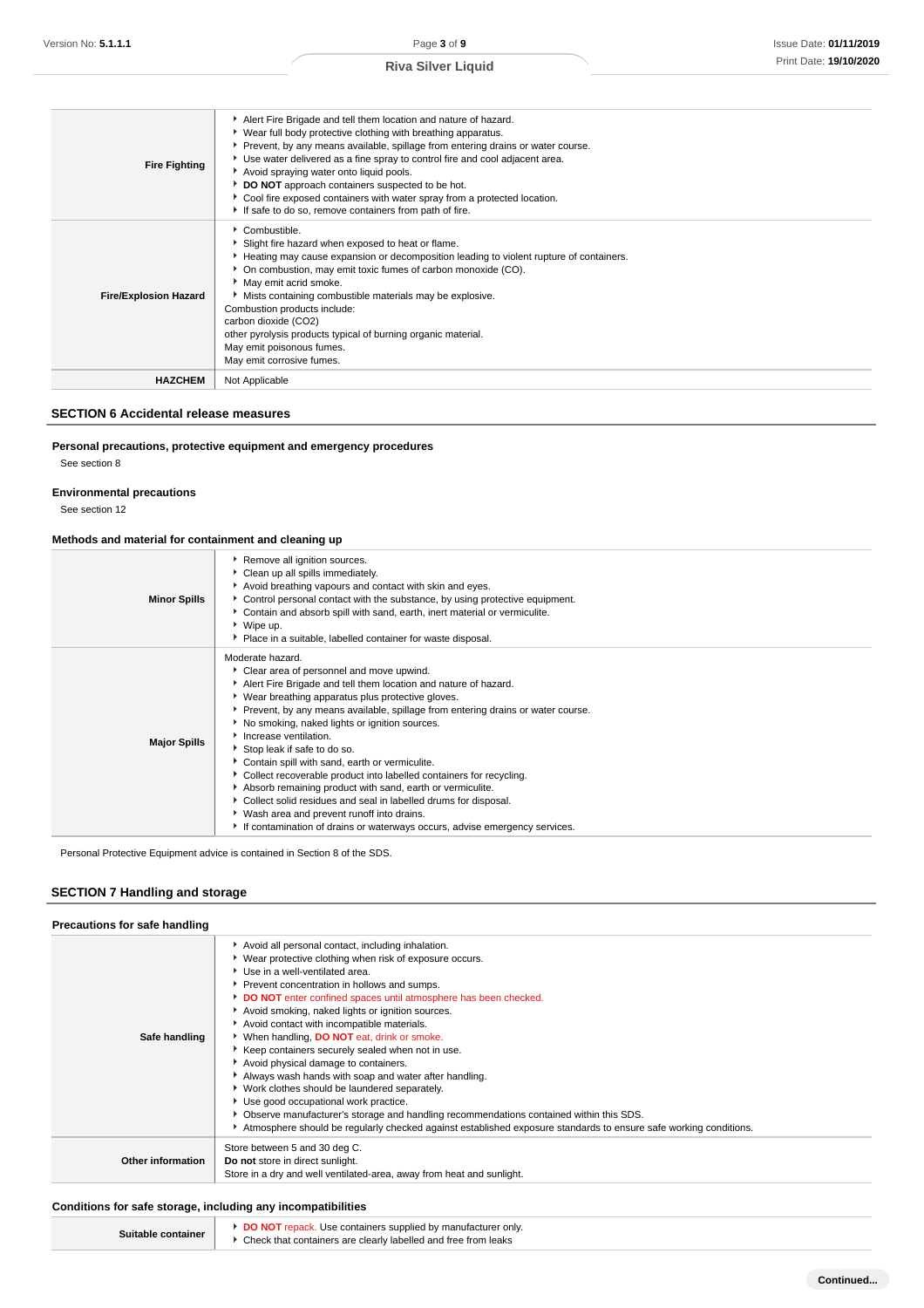**Storage incompatibility F** Avoid strong bases.

## **SECTION 8 Exposure controls / personal protection**

## **Control parameters**

**Occupational Exposure Limits (OEL)**

## **INGREDIENT DATA**

Not Available

## **Emergency Limits**

| Ingredient               | <b>Material name</b> | TEEL-1         | TEEL-2              | TEEL-3         |
|--------------------------|----------------------|----------------|---------------------|----------------|
| tartaric acid            | Tartaric acid        | $1.6$ mg/m $3$ | $17 \text{ mg/m}$   | $100$ mg/m $3$ |
|                          |                      |                |                     |                |
| Ingredient               | <b>Original IDLH</b> |                | <b>Revised IDLH</b> |                |
| acrylic acid homopolymer | Not Available        |                | Not Available       |                |
| tartaric acid            | Not Available        |                | Not Available       |                |

#### **Occupational Exposure Banding**

| Ingredient               | <b>Occupational Exposure Band Rating</b>                                                                                                                                                                                                                                                 | <b>Occupational Exposure Band Limit</b> |
|--------------------------|------------------------------------------------------------------------------------------------------------------------------------------------------------------------------------------------------------------------------------------------------------------------------------------|-----------------------------------------|
| acrylic acid homopolymer |                                                                                                                                                                                                                                                                                          | ≤ 0.01 mg/m <sup>3</sup>                |
| tartaric acid            |                                                                                                                                                                                                                                                                                          | $\leq$ 0.01 mg/m <sup>3</sup>           |
| Notes:                   | Occupational exposure banding is a process of assigning chemicals into specific categories or bands based on a chemical's potency and the<br>adverse health outcomes associated with exposure. The output of this process is an occupational exposure band (OEB), which corresponds to a |                                         |

range of exposure concentrations that are expected to protect worker health.

#### **MATERIAL DATA**

## **Exposure controls**

| Appropriate engineering<br>controls | Engineering controls are used to remove a hazard or place a barrier between the worker and the hazard. Well-designed engineering controls can<br>be highly effective in protecting workers and will typically be independent of worker interactions to provide this high level of protection.<br>The basic types of engineering controls are:<br>Process controls which involve changing the way a job activity or process is done to reduce the risk.<br>Enclosure and/or isolation of emission source which keeps a selected hazard "physically" away from the worker and ventilation that strategically<br>"adds" and "removes" air in the work environment. Ventilation can remove or dilute an air contaminant if designed properly. The design of a<br>ventilation system must match the particular process and chemical or contaminant in use.<br>Employers may need to use multiple types of controls to prevent employee overexposure.<br>General exhaust is adequate under normal operating conditions. Local exhaust ventilation may be required in special circumstances. If risk of<br>overexposure exists, wear approved respirator. Supplied-air type respirator may be required in special circumstances. Correct fit is essential to<br>ensure adequate protection. Provide adequate ventilation in warehouses and enclosed storage areas. Air contaminants generated in the<br>workplace possess varying "escape" velocities which, in turn, determine the "capture velocities" of fresh circulating air required to effectively<br>remove the contaminant.<br>Type of Contaminant:<br>solvent, vapours, degreasing etc., evaporating from tank (in still air).<br>aerosols, fumes from pouring operations, intermittent container filling, low speed conveyer transfers, welding, spray<br>drift, plating acid fumes, pickling (released at low velocity into zone of active generation)<br>direct spray, spray painting in shallow booths, drum filling, conveyer loading, crusher dusts, gas discharge (active<br>generation into zone of rapid air motion)<br>grinding, abrasive blasting, tumbling, high speed wheel generated dusts (released at high initial velocity into zone of<br>very high rapid air motion)<br>Within each range the appropriate value depends on:<br>Lower end of the range<br>1: Room air currents minimal or favourable to capture<br>2: Contaminants of low toxicity or of nuisance value only.<br>3: Intermittent, low production.<br>4: Large hood or large air mass in motion<br>Simple theory shows that air velocity falls rapidly with distance away from the opening of a simple extraction pipe. Velocity generally decreases<br>with the square of distance from the extraction point (in simple cases). Therefore the air speed at the extraction point should be adjusted, | Upper end of the range<br>1: Disturbing room air currents<br>2: Contaminants of high toxicity<br>3: High production, heavy use<br>4: Small hood-local control only | Air Speed:<br>$0.25 - 0.5$ m/s<br>(50-100 f/min)<br>0.5-1 m/s (100-200<br>f/min.)<br>1-2.5 m/s (200-500<br>f/min.)<br>$2.5 - 10$ m/s<br>(500-2000 f/min.) |  |
|-------------------------------------|------------------------------------------------------------------------------------------------------------------------------------------------------------------------------------------------------------------------------------------------------------------------------------------------------------------------------------------------------------------------------------------------------------------------------------------------------------------------------------------------------------------------------------------------------------------------------------------------------------------------------------------------------------------------------------------------------------------------------------------------------------------------------------------------------------------------------------------------------------------------------------------------------------------------------------------------------------------------------------------------------------------------------------------------------------------------------------------------------------------------------------------------------------------------------------------------------------------------------------------------------------------------------------------------------------------------------------------------------------------------------------------------------------------------------------------------------------------------------------------------------------------------------------------------------------------------------------------------------------------------------------------------------------------------------------------------------------------------------------------------------------------------------------------------------------------------------------------------------------------------------------------------------------------------------------------------------------------------------------------------------------------------------------------------------------------------------------------------------------------------------------------------------------------------------------------------------------------------------------------------------------------------------------------------------------------------------------------------------------------------------------------------------------------------------------------------------------------------------------------------------------------------------------------------------------------------------------------------------------------------------------------------------------------------------------------------------------------------------------------------------------------------------------------------------------------------------------------|--------------------------------------------------------------------------------------------------------------------------------------------------------------------|-----------------------------------------------------------------------------------------------------------------------------------------------------------|--|
|                                     | accordingly, after reference to distance from the contaminating source. The air velocity at the extraction fan, for example, should be a minimum of<br>1-2 m/s (200-400 f/min) for extraction of solvents generated in a tank 2 meters distant from the extraction point. Other mechanical considerations,<br>producing performance deficits within the extraction apparatus, make it essential that theoretical air velocities are multiplied by factors of 10 or<br>more when extraction systems are installed or used.                                                                                                                                                                                                                                                                                                                                                                                                                                                                                                                                                                                                                                                                                                                                                                                                                                                                                                                                                                                                                                                                                                                                                                                                                                                                                                                                                                                                                                                                                                                                                                                                                                                                                                                                                                                                                                                                                                                                                                                                                                                                                                                                                                                                                                                                                                                |                                                                                                                                                                    |                                                                                                                                                           |  |
| <b>Personal protection</b>          |                                                                                                                                                                                                                                                                                                                                                                                                                                                                                                                                                                                                                                                                                                                                                                                                                                                                                                                                                                                                                                                                                                                                                                                                                                                                                                                                                                                                                                                                                                                                                                                                                                                                                                                                                                                                                                                                                                                                                                                                                                                                                                                                                                                                                                                                                                                                                                                                                                                                                                                                                                                                                                                                                                                                                                                                                                          |                                                                                                                                                                    |                                                                                                                                                           |  |
| Eye and face protection             | Safety glasses with side shields.<br>r.<br>Chemical goggles.<br>Contact lenses may pose a special hazard; soft contact lenses may absorb and concentrate irritants. A written policy document, describing<br>٠<br>the wearing of lenses or restrictions on use, should be created for each workplace or task. This should include a review of lens absorption                                                                                                                                                                                                                                                                                                                                                                                                                                                                                                                                                                                                                                                                                                                                                                                                                                                                                                                                                                                                                                                                                                                                                                                                                                                                                                                                                                                                                                                                                                                                                                                                                                                                                                                                                                                                                                                                                                                                                                                                                                                                                                                                                                                                                                                                                                                                                                                                                                                                            |                                                                                                                                                                    |                                                                                                                                                           |  |

and adsorption for the class of chemicals in use and an account of injury experience. Medical and first-aid personnel should be trained in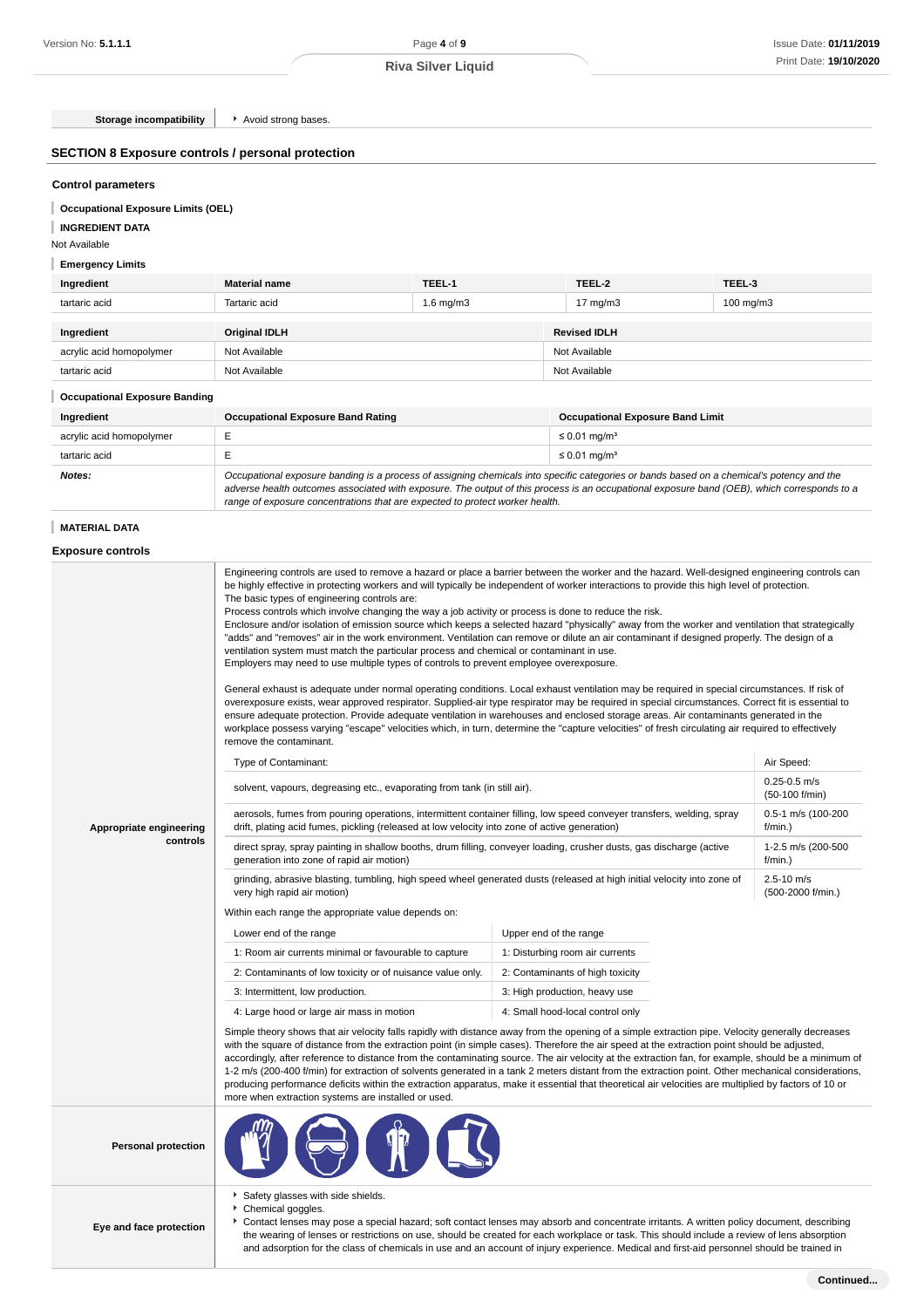|                        | their removal and suitable equipment should be readily available. In the event of chemical exposure, begin eye irrigation immediately and<br>remove contact lens as soon as practicable. Lens should be removed at the first signs of eye redness or irritation - lens should be removed in<br>a clean environment only after workers have washed hands thoroughly. [CDC NIOSH Current Intelligence Bulletin 59], [AS/NZS 1336 or<br>national equivalent] |
|------------------------|-----------------------------------------------------------------------------------------------------------------------------------------------------------------------------------------------------------------------------------------------------------------------------------------------------------------------------------------------------------------------------------------------------------------------------------------------------------|
| <b>Skin protection</b> | See Hand protection below                                                                                                                                                                                                                                                                                                                                                                                                                                 |
| Hands/feet protection  | Rubber Gloves                                                                                                                                                                                                                                                                                                                                                                                                                                             |
| <b>Body protection</b> | See Other protection below                                                                                                                                                                                                                                                                                                                                                                                                                                |
| Other protection       | • Overalls.<br>P.V.C apron.<br>▶ Barrier cream.<br>Skin cleansing cream.<br>Eye wash unit.                                                                                                                                                                                                                                                                                                                                                                |

## **SECTION 9 Physical and chemical properties**

## **Information on basic physical and chemical properties**

| Appearance                                      | Colourless liquid with slightly characteristic odour, mixes with water. |                                            |                |
|-------------------------------------------------|-------------------------------------------------------------------------|--------------------------------------------|----------------|
|                                                 |                                                                         |                                            |                |
| <b>Physical state</b>                           | Liquid                                                                  | Relative density (Water = 1)               | Not Available  |
| Odour                                           | Not Available                                                           | Partition coefficient n-octanol<br>/ water | Not Available  |
| Odour threshold                                 | Not Available                                                           | Auto-ignition temperature (°C)             | Not Available  |
| pH (as supplied)                                | $<$ 2                                                                   | <b>Decomposition temperature</b>           | Not Available  |
| Melting point / freezing point<br>(°C)          | Not Available                                                           | Viscosity (cSt)                            | Not Available  |
| Initial boiling point and boiling<br>range (°C) | Not Available                                                           | Molecular weight (g/mol)                   | Not Applicable |
| Flash point (°C)                                | Not Available                                                           | <b>Taste</b>                               | Not Available  |
| <b>Evaporation rate</b>                         | Not Available                                                           | <b>Explosive properties</b>                | Not Available  |
| Flammability                                    | Not Available                                                           | <b>Oxidising properties</b>                | Not Available  |
| Upper Explosive Limit (%)                       | Not Available                                                           | Surface Tension (dyn/cm or<br>$mN/m$ )     | Not Available  |
| Lower Explosive Limit (%)                       | Not Available                                                           | <b>Volatile Component (%vol)</b>           | Not Available  |
| Vapour pressure (kPa)                           | Not Available                                                           | Gas group                                  | Not Available  |
| Solubility in water                             | Miscible                                                                | pH as a solution (1%)                      | Not Available  |
| Vapour density $(Air = 1)$                      | Not Available                                                           | VOC g/L                                    | Not Available  |

## **SECTION 10 Stability and reactivity**

| Reactivity                                 | See section 7                                                                                                                        |
|--------------------------------------------|--------------------------------------------------------------------------------------------------------------------------------------|
| <b>Chemical stability</b>                  | • Unstable in the presence of incompatible materials.<br>▶ Product is considered stable.<br>Hazardous polymerisation will not occur. |
| Possibility of hazardous<br>reactions      | See section 7                                                                                                                        |
| <b>Conditions to avoid</b>                 | See section 7                                                                                                                        |
| Incompatible materials                     | See section 7                                                                                                                        |
| <b>Hazardous decomposition</b><br>products | See section 5                                                                                                                        |

## **SECTION 11 Toxicological information**

#### **Information on toxicological effects**

| Inhaled             | Evidence shows, or practical experience predicts, that the material produces irritation of the respiratory system, in a substantial number of<br>individuals, following inhalation. In contrast to most organs, the lung is able to respond to a chemical insult by first removing or neutralising the<br>irritant and then repairing the damage. The repair process, which initially evolved to protect mammalian lungs from foreign matter and antigens,<br>may however, produce further lung damage resulting in the impairment of gas exchange, the primary function of the lungs. Respiratory tract<br>irritation often results in an inflammatory response involving the recruitment and activation of many cell types, mainly derived from the vascular<br>system.                                                                                                                                                                                                                                                                                                                                                                                                                                                                                                                                             |
|---------------------|-----------------------------------------------------------------------------------------------------------------------------------------------------------------------------------------------------------------------------------------------------------------------------------------------------------------------------------------------------------------------------------------------------------------------------------------------------------------------------------------------------------------------------------------------------------------------------------------------------------------------------------------------------------------------------------------------------------------------------------------------------------------------------------------------------------------------------------------------------------------------------------------------------------------------------------------------------------------------------------------------------------------------------------------------------------------------------------------------------------------------------------------------------------------------------------------------------------------------------------------------------------------------------------------------------------------------|
| Ingestion           | Accidental ingestion of the material may be damaging to the health of the individual.                                                                                                                                                                                                                                                                                                                                                                                                                                                                                                                                                                                                                                                                                                                                                                                                                                                                                                                                                                                                                                                                                                                                                                                                                                 |
| <b>Skin Contact</b> | Evidence exists, or practical experience predicts, that the material either produces inflammation of the skin in a substantial number of individuals<br>following direct contact, and/or produces significant inflammation when applied to the healthy intact skin of animals, for up to four hours, such<br>inflammation being present twenty-four hours or more after the end of the exposure period. Skin irritation may also be present after prolonged or<br>repeated exposure; this may result in a form of contact dermatitis (nonallergic). The dermatitis is often characterised by skin redness (erythema)<br>and swelling (oedema) which may progress to blistering (vesiculation), scaling and thickening of the epidermis. At the microscopic level there<br>may be intercellular oedema of the spongy layer of the skin (spongiosis) and intracellular oedema of the epidermis.<br>The material may accentuate any pre-existing dermatitis condition<br>Open cuts, abraded or irritated skin should not be exposed to this material<br>Entry into the blood-stream through, for example, cuts, abrasions, puncture wounds or lesions, may produce systemic injury with harmful effects.<br>Examine the skin prior to the use of the material and ensure that any external damage is suitably protected. |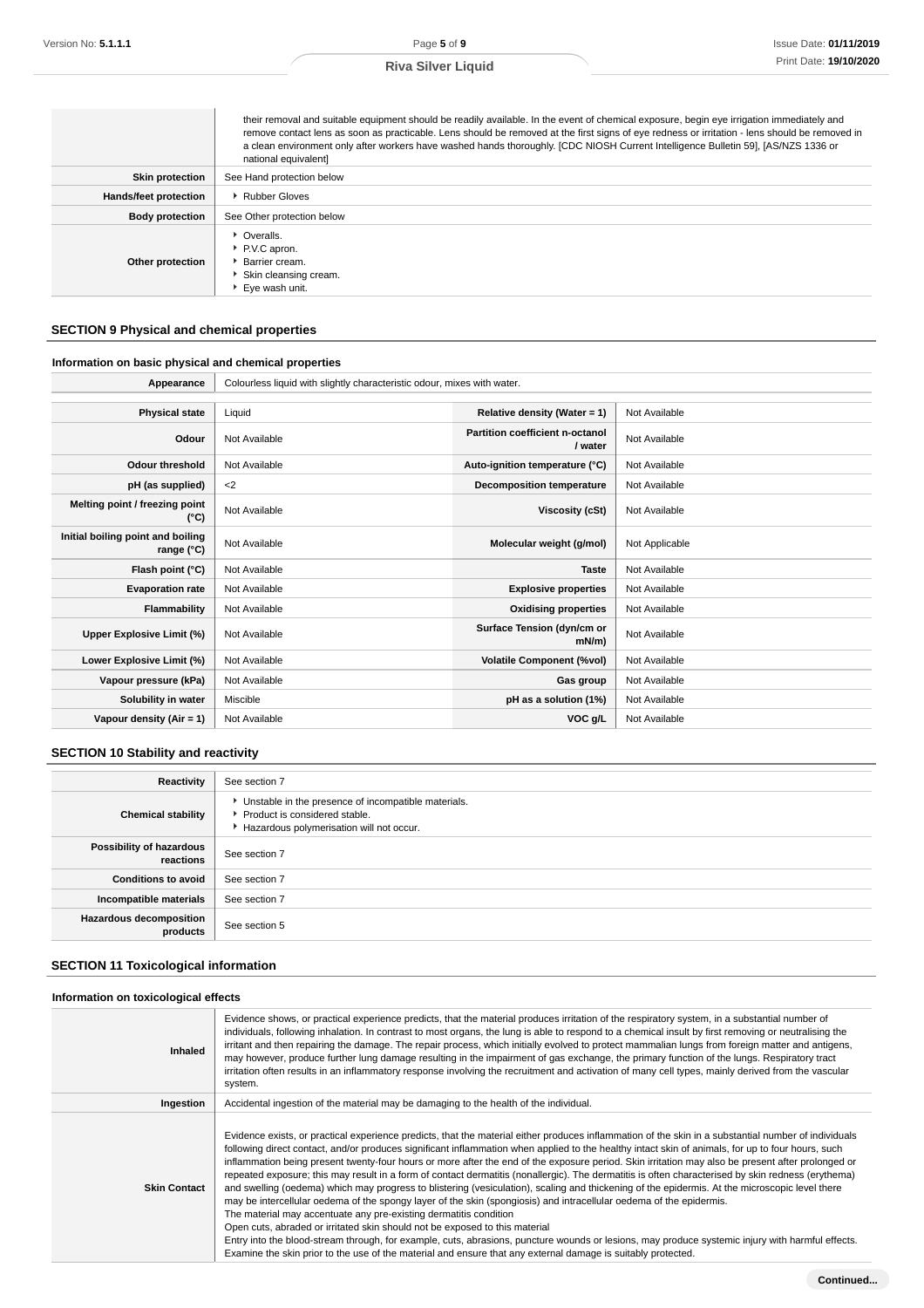#### **Eye** Evidence exists, or practical experience predicts, that the material may cause eye irritation in a substantial number of individuals and/or may produce significant ocular lesions which are present twenty-four hours or more after instillation into the eye(s) of experimental animals. Repeated or prolonged eye contact may cause inflammation characterised by temporary redness (similar to windburn) of the conjunctiva (conjunctivitis); temporary impairment of vision and/or other transient eye damage/ulceration may occur. **Chronic** Long-term exposure to respiratory irritants may result in disease of the airways involving difficult breathing and related systemic problems. Limited evidence suggests that repeated or long-term occupational exposure may produce cumulative health effects involving organs or biochemical systems. **Riva Silver Liquid TOXICITY IRRITATION** Not Available Not Available **acrylic acid homopolymer TOXICITY IRRITATION** Not Available **Eye:** adverse effect observed (irreversible damage)<sup>[1]</sup> Skin: no adverse effect observed (not irritating)<sup>[1]</sup> **tartaric acid TOXICITY IRRITATION** 5000 mg/kg<sup>[2]</sup> Not Available Legend: | 1. Value obtained from Europe ECHA Registered Substances - Acute toxicity 2.\* Value obtained from manufacturer's SDS. Unless otherwise specified data extracted from RTECS - Register of Toxic Effect of chemical Substances **ACRYLIC ACID HOMOPOLYMER** Polycarboxylates are of low toxicity by all exposure routes examined. Homopolymers(P-AA) are of low acute toxicity to the rat (LD50 > 5 g/kg bw/d) and are not irritating to the rabbit's skin and, at the most, slightly irritating to the eye. Further P-AA has no sensitising potential. The adverse effect after repeated inhalation dosing (91-d/rat) was a mild, reversible pulmonary irritation. This effect is considered as not substance related owing to the physical property of the respirable dust, which caused local and not systemic lung effects. There was neither evidence for a genotoxic potential of PAA using a variety of genetic endpoints in-vitro and in-vivo,nor for developmental toxicity or reprotoxicity in the rat. Based upon the available data, it is considered that exposure to polycarboxylates does not imply any particular hazard to humans The Cosmetic Ingredient Review (CIR) Expert Panel noted that these crosslinked alkyl acrylates are macromolecules that are not expected to pass through the stratum corneum of the skin, so significant dermal absorption is not expected. Therefore, topically applied cosmetics are not expected to result in systemic or reproductive and developmental toxicity or to have genotoxic or carcinogenic effects upon use. The Panel noted that cosmetic products containing these ingredients are reportedly used around the eyes, on the lips, and on other mucous membranes. Thus, crosslinked alkyl acrylates could be absorbed systemically through the relatively moist,n stratum cornea of the conjunctiva, lips,and other mucous membranes, and through ingestion when applied to the lips. However, the Panel noted that any absorption through healthy intact mucous membranes is likely to be not significant,primarily because of the relatively large molecular sizes. Furthermore, the chemically inert nature of the polymers precludes degradation to smaller absorbable species. Absorption of the polymers and their residual monomers in cosmetic products also would be limited after application to the lips or eye area based on the relatively small fractions of the applied products that might be inadvertently ingested or make direct contact with the conjunctiva. The Carbomers (Carbopols) are synthetic, high molecular weight, nonlinear polymers of acrylic acid, cross-linked with a polyalkenyl polyether. The Carbomer polymers are used in cosmetics and emulsifying agents at concentrations up to 50%. Acute oral animal studies showed that Carbomers-910, -934, -934P, -940, and -941 have low toxicities when ingested. Rabbits showed minimal skin irritation and zero to moderate eye irritation when tested with Carbomers-910 and -934. Subchronic feeding of rats and dogs with Carbomer-934 in the diet resulted in lower than normal body weights, but no pathological changes were observed. Dogs chronically fed Carbomer-934P manifested gastrointestinal irritation and marked pigment deposition within Kupffer cells of the liver. Clinical studies with Carbomers showed that these polymers have low potential for skin irritation and sensitization at concentrations up to 100%. Carbomer-934 demonstrated low potential for phototoxicity and photo-contact allergenicity. On the basis of the available information presented and as qualified in the report, it is concluded that the Carbomers are safe as cosmetic ingredients. Little toxicity data is available for acrylic crosspolymers; the acute dermal and oral toxicity data that were found indicated that these ingredients are not very toxic. The little genotoxicity data that were available reported negative results in Ames tests. Carcinogenicity data were not found in the published literature for the polymers, but data were available for the monomers. In an alternative method study, acrylates/vinyl neodecanoate crosspolymer was predicted to be a non-irritant. The non-human studies reported no to slight irritation with undiluted and weak sensitization with 2% aq., acrylates/C10-30 alkyl acrylate crosspolymer, no irritation with acrylates crosspolymer at 30% in olive oil, and no irritation or sensitization with sodium acrylates crosspolymer-2 (concentration not specified). Mostly, human testing with undiluted acrylates/C10-30 alkyl acrylate crosspolymer, acrylates crosspolymer, and acrylates/ethylhexyl acrylate crosspolymer, up to 2.5% aq. acrylates/vinyl isodecanoate crosspolymer, 1% aq. dilutions of formulations containing 2% acrylates/vinyl neodecanoate crosspolymer, and formulations containing up to 2.6% lauryl methacrylate/glycol dimethacrylate crosspolymers do not indicate any dermal irritation or sensitization. The only exception was a weak irritant response noted during an intensified Shelanski human repeated insult patch test (HRIPT) with undiluted acrylates/C10-30 alkyl acrylate crosspolymer. Alternative test methods for ocular irritation indicated that acrylates/vinyl isodecanoate crosspolymer and a formulation containing 1% lauryl methacrylate/glycol dimethacrylate crosspolymer are not likely ocular irritants. In studies using rabbits, undiluted acrylates/C10-30 alkyl acrylate crosspolymer produced minimal to moderate irritation, and it was considered a borderline irritant in unrinsed rabbit eyes. Acrylates crosspolymer, at 50% in olive oil,and sodium acrylates crosspolymer-2 did not appear to be ocular irritants in rabbit eyes.Two different risk assessments evaluating the carcinogenic endpoint for benzene that may be present in acrylates/ C10-30 alkyl acrylates crosspolymer resulted in different lifetime risk. One found that the risk was within the range associated with a 10exp 6 cancer risk, while the other reported a 20-fold greater risk. Final Safety Assessment: Crosslinked Alkyl Acrylates as Used in Cosmetics. Nov 2011 Cosmetic Ingredient Review (CIR) Expert Panel http://ntp.niehs.nih.gov/ntp/roc/nominations/2013/publiccomm/attachmentcir\_508.pdf The substance is classified by IARC as Group 3: **NOT** classifiable as to its carcinogenicity to humans. Evidence of carcinogenicity may be inadequate or limited in animal testing. **TARTARIC ACID** for simple alpha-hydroxy carboxylic acids and their salts: The US Food and Drug Administration (FDA) received a total of 114 adverse dermatologic experience reports for alpha-hydroxy acids (AHA) containing skin care products between 1992 and February 2004, with the maximum number in 1994. The reported adverse experiences included burning (45), dermatitis or rash (35), swelling (29), pigmentary changes (15), blisters or welts (14), skin peeling (13), itching (12), irritation or tenderness (8), chemical burns (6), and increased sunburn (3). The frequency of such reports for skin exfoliating products that contain AHAs has been considerably lower in subsequent years. The more serious adverse reactions appear to occur most often with products that cause the greatest degree of exfoliation, such as "skin peelers." Various studies confirmed previous industry studies indicating that applying AHAs to the skin results in increased UV sensitivity. After four weeks of AHA application, volunteers' sensitivity to skin reddening produced by UV increased by 18 percent. Similarly, the volunteers' sensitivity to UV-induced cellular damage doubled, on average, with considerable differences among individuals. Topical glycolic acid enhances photodamage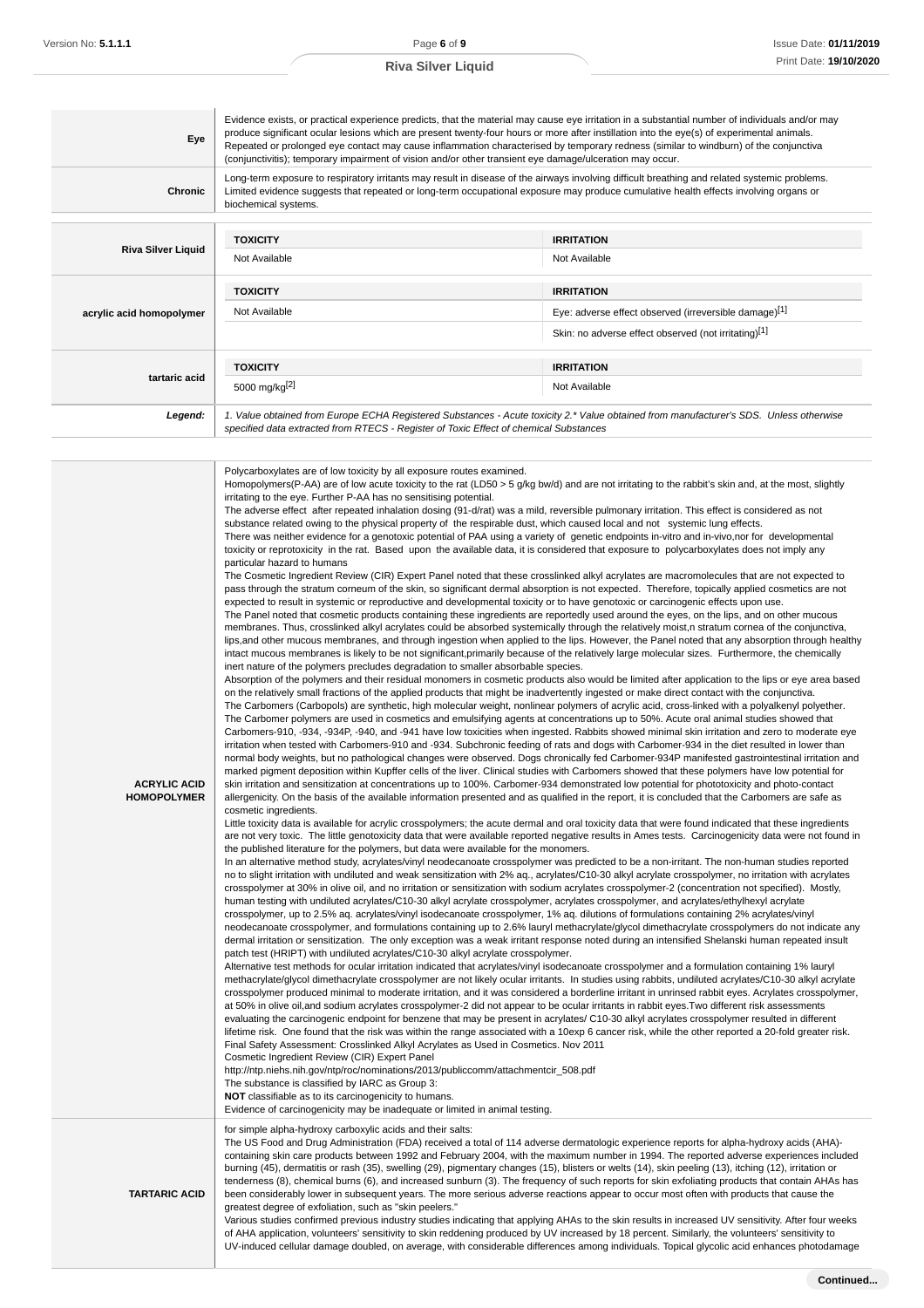|                                                                         | by ultraviolet light.<br>However, the studies also indicated that this increase in sensitivity is reversible and does not last long after discontinuing use of the AHA cream.<br>One week after the treatments were halted, researchers found no significant differences in UV sensitivity among the various skin sites.<br>Most AHAs are physiologic, natural, and non-toxic substances. All members of the group promote normal keratinization and desquamation.<br>Those with multiple hydroxyl groups are moisturizing antioxidants, and are especially gentle for sensitive skin.<br>The studies did not identify exactly how AHAs bring about the increased UV sensitivity, although the effects did not appear to involve dramatic<br>increases in UV-induced damage to DNA in the skin.<br>Previous FDA studies have indicated that a cosmetic-type cream base caused an AHA to penetrate more deeply into the skin when compared to<br>an AHA solution without the usual cosmetic ingredients. However, further studies will be needed to learn how much, if at all, those cosmetic-type<br>ingredients influence the AHA-related effects on UV sensitivity.<br>The toxicology of simple alpha hydroxy carboxylic acids cluster is characterised by five compounds sharing the functional group defining the<br>cluster name<br>Experimental data available for members of the simple alpha-hydroxy carboxylic acids indicate a low acute, repeated-dose, reproductive and<br>developmental toxicity.<br>The simple alpha hydroxy carboxylic acids are eye and skin irritants but are not expected to be skin sensitisers.<br>Genotoxicity test data for two cluster members and a cancer bioassay for the calcium salt of propanoic acid, 2-hydroxy-yielded negative results<br>and all other cluster members are considered to have little or no mutagenic or carcinogenic potential.<br>Acute oral toxicity of propanoic acid, 2-hydroxy- (2S)- (79-33-4) and propanoic acid, 2-hydroxy- (50-21-5) are low. The repeated-dose and<br>developmental toxicity of the three tested simple alpha -hydroxy carboxylic acids is low. In EPA's High Production Volume Program, reproductive<br>toxicity testing for propanoic acid, 2-hydroxy- (50-21-5) was deemed unnecessary because it is a normal component of human intermediary<br>metabolism. Reproductive toxicity of acetic acid, 2-hydroxy- (79-14-1) has been tested and was found to be low. Low reproductive toxicity of the<br>associated potassium salts is also expected to be low. Alpha-hydroxy carboxylic acids are severe eye irritants. Acetic acid, 2-hydroxy- (79-14-1),<br>propanoic acid, 2-hydroxy- (2S)- (79-33-4) and propanoic acid, 2-hydroxy- (50-21-5) all produced positive skin irritation in rabbits. The members<br>of this cluster are not expected to be skin sensitisers based on negative results in guinea pigs for both acetic acid, 2-hydroxy- (79-14-1) and<br>propanoic acid, 2-hydroxy- (2S)- (79-33-4). Genotoxicity data for acetic acid, 2-hydroxy-(79-14-1) and propanoic acid, 2-hydroxy- (50-21-5) are<br>negative, indicating that none of the cluster members are expected to be genotoxic. A 2-year drinking water study of the calcium salt of propanoic<br>acid, 2-hydroxy- (50-21-5) in rats showed no evidence of carcinogenicity. An expert judgment based on mechanism-based structure-activity<br>relationship considerations indicate little or no carcinogenic potential for any of the cluster members due to expected rapid metabolism/excretion<br>and lack of genotoxic structural alert. This judgment is supported by the negative cancer and mutagenicity data for propanoic acid, 2-<br>hydroxy- (50-21-5), which is considered a reasonable analogue to the rest of the cluster.<br>Some products containing alpha-hydroxy acids (AHAs) have been marketed for uses such as treating acne, removing scars, and lightening<br>discolorations. Among these are some products marketed as "skin peelers," which may contain relatively high concentrations of AHAs or other<br>acids and are designed to remove the outer layer of the skin<br>Convulsions, haemorrhage recorded. |                                 |   |
|-------------------------------------------------------------------------|---------------------------------------------------------------------------------------------------------------------------------------------------------------------------------------------------------------------------------------------------------------------------------------------------------------------------------------------------------------------------------------------------------------------------------------------------------------------------------------------------------------------------------------------------------------------------------------------------------------------------------------------------------------------------------------------------------------------------------------------------------------------------------------------------------------------------------------------------------------------------------------------------------------------------------------------------------------------------------------------------------------------------------------------------------------------------------------------------------------------------------------------------------------------------------------------------------------------------------------------------------------------------------------------------------------------------------------------------------------------------------------------------------------------------------------------------------------------------------------------------------------------------------------------------------------------------------------------------------------------------------------------------------------------------------------------------------------------------------------------------------------------------------------------------------------------------------------------------------------------------------------------------------------------------------------------------------------------------------------------------------------------------------------------------------------------------------------------------------------------------------------------------------------------------------------------------------------------------------------------------------------------------------------------------------------------------------------------------------------------------------------------------------------------------------------------------------------------------------------------------------------------------------------------------------------------------------------------------------------------------------------------------------------------------------------------------------------------------------------------------------------------------------------------------------------------------------------------------------------------------------------------------------------------------------------------------------------------------------------------------------------------------------------------------------------------------------------------------------------------------------------------------------------------------------------------------------------------------------------------------------------------------------------------------------------------------------------------------------------------------------------------------------------------------------------------------------------------------------------------------------------------------------------------------------------------------------------------------------------------------------------------------------------------------------------------------------------------------------------------------------------------------------------------------------------------------------------------------------------------------------------------------------------------------------------------------------------------------------------------------------------------------------------------------------------------------------------------------------------------------------------------------------------------------------------------------------------|---------------------------------|---|
| <b>ACRYLIC ACID</b><br><b>HOMOPOLYMER &amp; TARTARIC</b><br><b>ACID</b> | Asthma-like symptoms may continue for months or even years after exposure to the material ceases. This may be due to a non-allergenic<br>condition known as reactive airways dysfunction syndrome (RADS) which can occur following exposure to high levels of highly irritating<br>compound. Key criteria for the diagnosis of RADS include the absence of preceding respiratory disease, in a non-atopic individual, with abrupt<br>onset of persistent asthma-like symptoms within minutes to hours of a documented exposure to the irritant. A reversible airflow pattern, on<br>spirometry, with the presence of moderate to severe bronchial hyperreactivity on methacholine challenge testing and the lack of minimal<br>lymphocytic inflammation, without eosinophilia, have also been included in the criteria for diagnosis of RADS. RADS (or asthma) following an<br>irritating inhalation is an infrequent disorder with rates related to the concentration of and duration of exposure to the irritating substance.<br>Industrial bronchitis, on the other hand, is a disorder that occurs as result of exposure due to high concentrations of irritating substance (often<br>particulate in nature) and is completely reversible after exposure ceases. The disorder is characterised by dyspnea, cough and mucus<br>production.                                                                                                                                                                                                                                                                                                                                                                                                                                                                                                                                                                                                                                                                                                                                                                                                                                                                                                                                                                                                                                                                                                                                                                                                                                                                                                                                                                                                                                                                                                                                                                                                                                                                                                                                                                                                                                                                                                                                                                                                                                                                                                                                                                                                                                                                                                                                                                                                                                                                                                                                                                                                                                                                                                                                                                                                                                                                 |                                 |   |
| <b>Acute Toxicity</b>                                                   | ×                                                                                                                                                                                                                                                                                                                                                                                                                                                                                                                                                                                                                                                                                                                                                                                                                                                                                                                                                                                                                                                                                                                                                                                                                                                                                                                                                                                                                                                                                                                                                                                                                                                                                                                                                                                                                                                                                                                                                                                                                                                                                                                                                                                                                                                                                                                                                                                                                                                                                                                                                                                                                                                                                                                                                                                                                                                                                                                                                                                                                                                                                                                                                                                                                                                                                                                                                                                                                                                                                                                                                                                                                                                                                                                                                                                                                                                                                                                                                                                                                                                                                                                                                                                                             | Carcinogenicity                 | × |
| <b>Skin Irritation/Corrosion</b>                                        | ✔                                                                                                                                                                                                                                                                                                                                                                                                                                                                                                                                                                                                                                                                                                                                                                                                                                                                                                                                                                                                                                                                                                                                                                                                                                                                                                                                                                                                                                                                                                                                                                                                                                                                                                                                                                                                                                                                                                                                                                                                                                                                                                                                                                                                                                                                                                                                                                                                                                                                                                                                                                                                                                                                                                                                                                                                                                                                                                                                                                                                                                                                                                                                                                                                                                                                                                                                                                                                                                                                                                                                                                                                                                                                                                                                                                                                                                                                                                                                                                                                                                                                                                                                                                                                             | <b>Reproductivity</b>           | × |
| <b>Serious Eye Damage/Irritation</b>                                    | ✔                                                                                                                                                                                                                                                                                                                                                                                                                                                                                                                                                                                                                                                                                                                                                                                                                                                                                                                                                                                                                                                                                                                                                                                                                                                                                                                                                                                                                                                                                                                                                                                                                                                                                                                                                                                                                                                                                                                                                                                                                                                                                                                                                                                                                                                                                                                                                                                                                                                                                                                                                                                                                                                                                                                                                                                                                                                                                                                                                                                                                                                                                                                                                                                                                                                                                                                                                                                                                                                                                                                                                                                                                                                                                                                                                                                                                                                                                                                                                                                                                                                                                                                                                                                                             | <b>STOT - Single Exposure</b>   | ✔ |
| <b>Respiratory or Skin</b><br>sensitisation                             | ×                                                                                                                                                                                                                                                                                                                                                                                                                                                                                                                                                                                                                                                                                                                                                                                                                                                                                                                                                                                                                                                                                                                                                                                                                                                                                                                                                                                                                                                                                                                                                                                                                                                                                                                                                                                                                                                                                                                                                                                                                                                                                                                                                                                                                                                                                                                                                                                                                                                                                                                                                                                                                                                                                                                                                                                                                                                                                                                                                                                                                                                                                                                                                                                                                                                                                                                                                                                                                                                                                                                                                                                                                                                                                                                                                                                                                                                                                                                                                                                                                                                                                                                                                                                                             | <b>STOT - Repeated Exposure</b> | × |
| <b>Mutagenicity</b>                                                     | ×                                                                                                                                                                                                                                                                                                                                                                                                                                                                                                                                                                                                                                                                                                                                                                                                                                                                                                                                                                                                                                                                                                                                                                                                                                                                                                                                                                                                                                                                                                                                                                                                                                                                                                                                                                                                                                                                                                                                                                                                                                                                                                                                                                                                                                                                                                                                                                                                                                                                                                                                                                                                                                                                                                                                                                                                                                                                                                                                                                                                                                                                                                                                                                                                                                                                                                                                                                                                                                                                                                                                                                                                                                                                                                                                                                                                                                                                                                                                                                                                                                                                                                                                                                                                             | <b>Aspiration Hazard</b>        | × |
|                                                                         |                                                                                                                                                                                                                                                                                                                                                                                                                                                                                                                                                                                                                                                                                                                                                                                                                                                                                                                                                                                                                                                                                                                                                                                                                                                                                                                                                                                                                                                                                                                                                                                                                                                                                                                                                                                                                                                                                                                                                                                                                                                                                                                                                                                                                                                                                                                                                                                                                                                                                                                                                                                                                                                                                                                                                                                                                                                                                                                                                                                                                                                                                                                                                                                                                                                                                                                                                                                                                                                                                                                                                                                                                                                                                                                                                                                                                                                                                                                                                                                                                                                                                                                                                                                                               |                                 | . |

**Legend:**  $\mathbf{X}$  – Data either not available or does not fill the criteria for classification – Data available to make classification

## **SECTION 12 Ecological information**

| OXICI | И |
|-------|---|
|       |   |

|                           | Endpoint         | <b>Test Duration (hr)</b> | <b>Species</b>                | Value            | <b>Source</b>    |
|---------------------------|------------------|---------------------------|-------------------------------|------------------|------------------|
| <b>Riva Silver Liquid</b> | Not<br>Available | Not Available             | Not Available                 | Not<br>Available | Not<br>Available |
|                           | Endpoint         | <b>Test Duration (hr)</b> | <b>Species</b>                | Value            | Source           |
|                           | <b>LC50</b>      | 96                        | Fish                          | 27mg/L           | $\overline{2}$   |
| acrylic acid homopolymer  | <b>EC50</b>      | 48                        | Crustacea                     | 47mg/L           | $\overline{2}$   |
|                           | <b>EC50</b>      | 72                        | Algae or other aquatic plants | $0.75$ mg/L      | $\overline{2}$   |
|                           | <b>NOEC</b>      | 72                        | Algae or other aquatic plants | $0.03$ mg/L      | $\overline{2}$   |
|                           | Endpoint         | <b>Test Duration (hr)</b> | <b>Species</b>                | Value            | Source           |
| tartaric acid             | <b>LC50</b>      | 96                        | Fish                          | $>100$ mg/L      | $\overline{2}$   |
|                           | <b>EC50</b>      | 48                        | Crustacea                     | 93.313mg/L       | $\overline{2}$   |
|                           | <b>EC50</b>      | 72                        | Algae or other aquatic plants | 51.404mg/L       | $\overline{2}$   |
|                           | EC <sub>0</sub>  | 32                        | Crustacea                     | 135mg/L          | 2                |
|                           | <b>NOEC</b>      | 72                        | Algae or other aquatic plants | 3.125mg/L        | $\overline{c}$   |

**Legend:** Extracted from 1. IUCLID Toxicity Data 2. Europe ECHA Registered Substances - Ecotoxicological Information - Aquatic Toxicity 3. EPIWIN Suite V3.12 (QSAR) - Aquatic Toxicity Data (Estimated) 4. US EPA, Ecotox database - Aquatic Toxicity Data 5. ECETOC Aquatic Hazard Assessment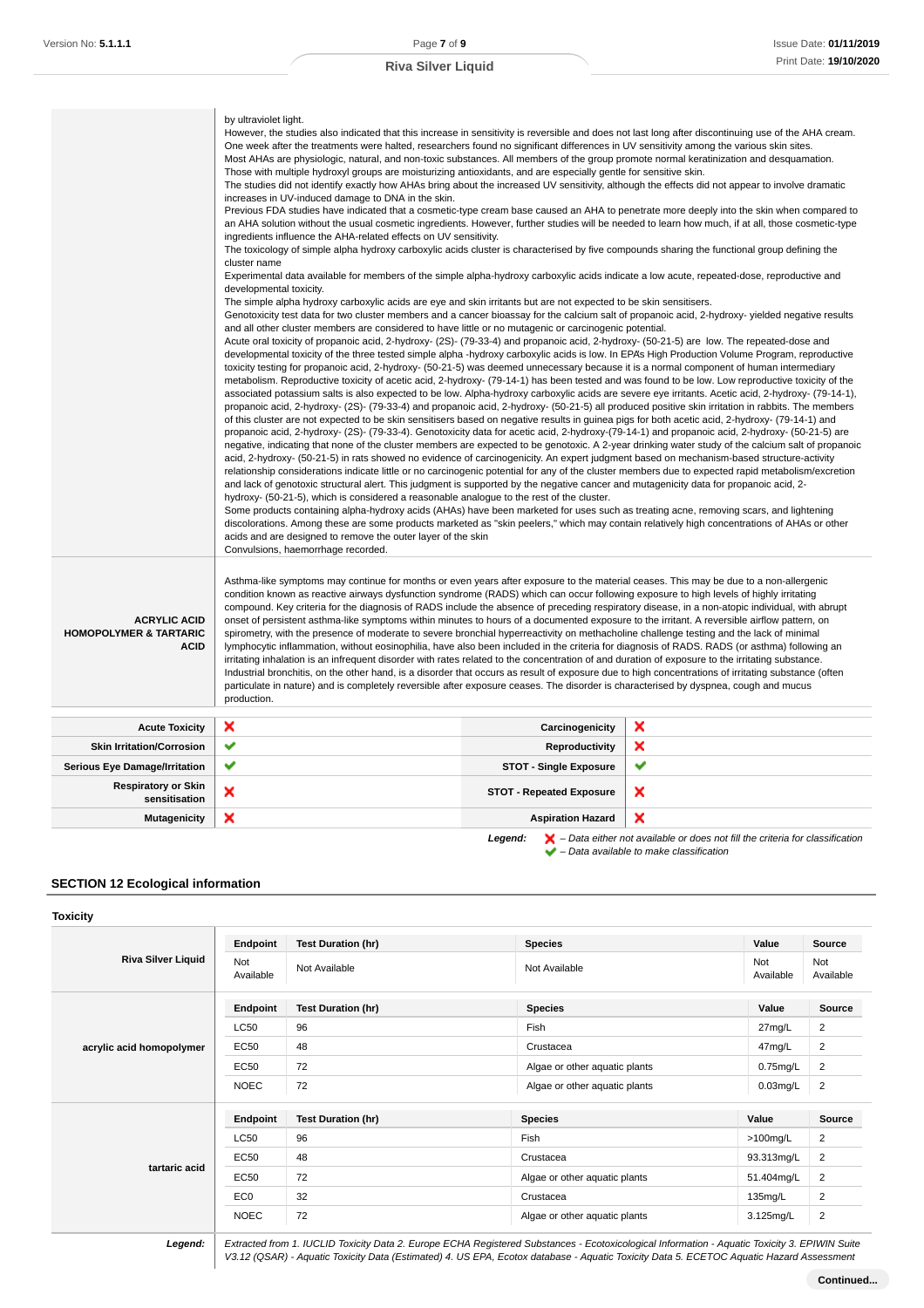Data 6. NITE (Japan) - Bioconcentration Data 7. METI (Japan) - Bioconcentration Data 8. Vendor Data

## **DO NOT** discharge into sewer or waterways.

| <b>Persistence and degradability</b> |  |  |  |  |
|--------------------------------------|--|--|--|--|
|--------------------------------------|--|--|--|--|

| Ingredient               | Persistence: Water/Soil | Persistence: Air |
|--------------------------|-------------------------|------------------|
| acrylic acid homopolymer | LOW<br>____             | LOW<br>____      |
| tartaric acid            | LOW                     | <b>LOW</b>       |

#### **Bioaccumulative potential**

| Ingredient               | <b>Bioaccumulation</b>    |  |
|--------------------------|---------------------------|--|
| acrylic acid homopolymer | LOW (LogKOW = $0.4415$ )  |  |
| tartaric acid            | LOW (LogKOW = $-1.0017$ ) |  |

#### **Mobility in soil**

| Ingredient               | <b>Mobility</b>      |  |
|--------------------------|----------------------|--|
| acrylic acid homopolymer | $HIGH (KOC = 1.201)$ |  |
| tartaric acid            | $HIGH (KOC = 1)$     |  |

## **SECTION 13 Disposal considerations**

| Waste treatment methods      |                                                                                                                                                                                                                                                                                                                                                                                                                                                          |
|------------------------------|----------------------------------------------------------------------------------------------------------------------------------------------------------------------------------------------------------------------------------------------------------------------------------------------------------------------------------------------------------------------------------------------------------------------------------------------------------|
| Product / Packaging disposal | <b>DO NOT</b> allow wash water from cleaning or process equipment to enter drains.<br>It may be necessary to collect all wash water for treatment before disposal.<br>In all cases disposal to sewer may be subject to local laws and regulations and these should be considered first.<br>• Where in doubt contact the responsible authority.<br>Consult State Land Waste Management Authority for disposal.<br>Bury residue in an authorised landfill. |

## **SECTION 14 Transport information**

| <b>Labels Required</b> |                     |  |
|------------------------|---------------------|--|
| Marine Pollutant       | <b>NO</b><br>$\sim$ |  |
| <b>HAZCHEM</b>         | Not Applicable      |  |

### **Land transport (ADG): NOT REGULATED FOR TRANSPORT OF DANGEROUS GOODS**

**Air transport (ICAO-IATA / DGR): NOT REGULATED FOR TRANSPORT OF DANGEROUS GOODS**

#### **Sea transport (IMDG-Code / GGVSee): NOT REGULATED FOR TRANSPORT OF DANGEROUS GOODS**

**Transport in bulk according to Annex II of MARPOL and the IBC code** Not Applicable

## **SECTION 15 Regulatory information**

**Safety, health and environmental regulations / legislation specific for the substance or mixture**

#### **acrylic acid homopolymer is found on the following regulatory lists**

Australian Inventory of Industrial Chemicals (AIIC) **International Agency for Research on Cancer (IARC)** - Agents Classified by the IARC Monographs

## **tartaric acid is found on the following regulatory lists**

Australian Inventory of Industrial Chemicals (AIIC)

#### **National Inventory Status**

| <b>National Inventory</b>      | <b>Status</b>                                |
|--------------------------------|----------------------------------------------|
| Australia - AIIC               | Yes                                          |
| Australia - Non-Industrial Use | No (acrylic acid homopolymer; tartaric acid) |
| Canada - DSL                   | Yes                                          |
| Canada - NDSL                  | No (acrylic acid homopolymer; tartaric acid) |
| China - IECSC                  | Yes                                          |
| Europe - EINEC / ELINCS / NLP  | No (acrylic acid homopolymer)                |
| Japan - ENCS                   | Yes                                          |
| Korea - KECI                   | Yes                                          |
| New Zealand - NZIoC            | Yes                                          |
| Philippines - PICCS            | Yes                                          |
| USA - TSCA                     | Yes                                          |